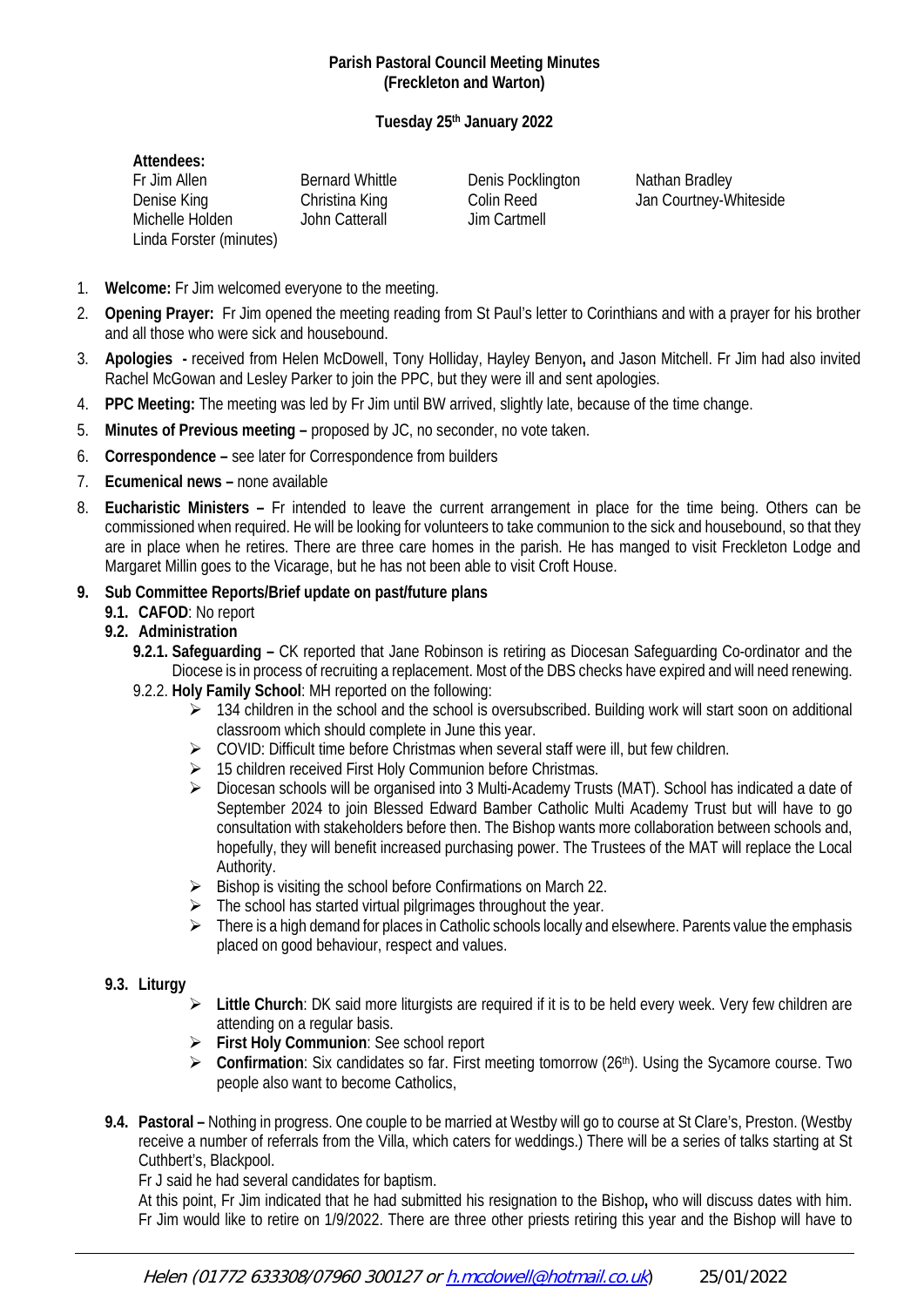decide whether there is anyone available for appointment here. After an animated discussion, Fr J asked JC to submit a letter for him to edit before submitting to the Bishop. NB mentioned the Nigerian priests and priests from ICKSP at St Walburge's and felt the Bishop could recruit from elsewhere.

- **9.5. Social:** 
	- **Events** Last afternoon Tea was poorly attended. It is demoralising to work so hard and only 5 attend. January's is next week. Will see what the attendance is like before deciding whether to continue. More helpers are needed if it is to continue.
	- **Youth Group –** None in place at present.
	- **Club Day – 1)** Denise and Christina King are both resigning, so a new committee is required. MH agreed to advertise in school bulletin. 2) May Day procession also needs organising.
	- **Events –** Although there were fewer people than usual at the Advent "Get Together", everyone enjoyed it over £250 raised for church funds
- **9.6. Property Management:** T Holliday had submitted a written report:
	- $\triangleright$  The annual PAT testing is to be carried out on 27th January
	- $\triangleright$  A Gas Safety check / service is due in March
	- $\triangleright$  The septic tank has been emptied but additional work is required to get the unit functioning correctly. Promised to be carried out by Lancs Tanks by early February
	- $\triangleright$  The gutters are being cleared by Nathan Bradley with just the Presbytery left to do.
	- $\triangleright$  Two small areas of pointing on the church and sacristy will be done by Nathan when the weather improves **Hall:**

Currently hired by various groups on:

Monday evening: 15.45 - 18.00

Tuesday morning: 09.30 - 10.30

Thursday evening: 16.30 - 20.00

(Moved to Wednesday 13th April for one week only to free the hall/car park for Maundy Thursday services)

Saturday morning: 08.00 - 10.30

Afternoon tea every last Thursday of each month: 14.00 - 16.00

3 private parties have booked, two in March and one in May.

Hall hire charges are confirmed at £10 per hour for all bookings except for the following:

The 'Countryside Building Company' will be hiring the hall for 6 months, Monday to Friday, during hours outside of existing bookings and a hire fee has been agreed. They also want to site a sales office portakabin at the west end of the car park for 7 months and a fee is currently being negotiated.

No additional daytime bookings to be taken until the 'Countryside Building Company' hire agreement ends.

#### **9.7. Finance:**

#### **Income, Expenditure and Balance F/Y 2021-2022.**

Account No 1 (Current Account): £12,523 - brought fwd from FY 2020/21. £35,274 – income. £34,462 – expenditure. £812 (Income – Expenditure). £13,335 - Balance on 5th January 2022. Account No 2 (Building Fund): £16,848 - brought fwd from FY 2020/21. £1,680 – income. £0 – expenditure. £18,528 – Balance on 5th January 2022

**500 Club: 2021 (calendar year).** 118 members (1 didn't pay, hence 117). Net income = 117 x 20 = £2,340 - £1,200 prizes = £1,140 15 Members were from St Anne and 102 from Holy Family. St Anne share of Net Income =  $15/117 \times £1,140 = £146.15$ . (Transferred to St Anne account on 14th January 2022) Holy Family Share of Net Income = 102/17 x £1,140 = £993.85 (Transferred to No 2 Account on 15th January 2022).